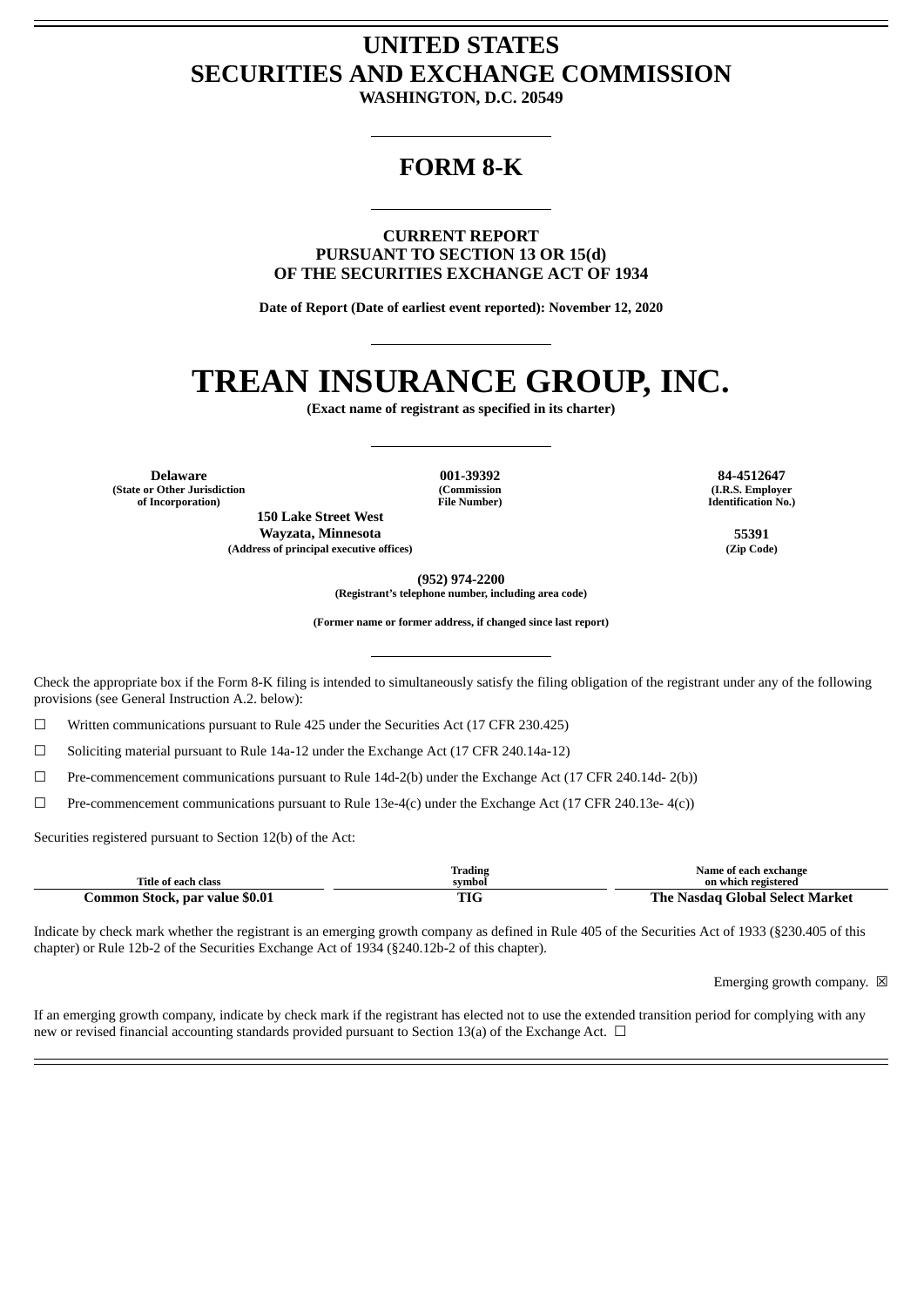#### **ITEM 2.02. RESULTS OF OPERATIONS AND FINANCIAL CONDITION.**

On November 12, 2020, Trean Insurance Group, Inc. (the "Company") issued a press release announcing the Company's financial results for the three and nine months ended September 30, 2020. The full text of the press release is furnished as Exhibit 99.1 to this Current Report on Form 8-K and is incorporated herein by reference.

Pursuant to the rules and regulations of the U.S. Securities and Exchange Commission (the "SEC"), the information furnished pursuant to Item 2.02 of this Current Report on Form 8-K (including Exhibit 99.1) is deemed to have been furnished and shall not be deemed to be "filed" for purposes of Section 18 of the Securities Exchange Act of 1934, as amended, or otherwise subject to the liabilities of that section. Such information shall not be incorporated by reference into any filing of the Company, whether made before or after the date hereof, regardless of any general incorporation language in such filing.

#### **ITEM 9.01. FINANCIAL STATEMENTS AND EXHIBITS.**

*(d) Exhibits.*

| <b>Exhibit No.</b> | Description                                                                         |
|--------------------|-------------------------------------------------------------------------------------|
| 99.1               | <u>Press Release issued by Trean Insurance Group, Inc., dated November 12, 2020</u> |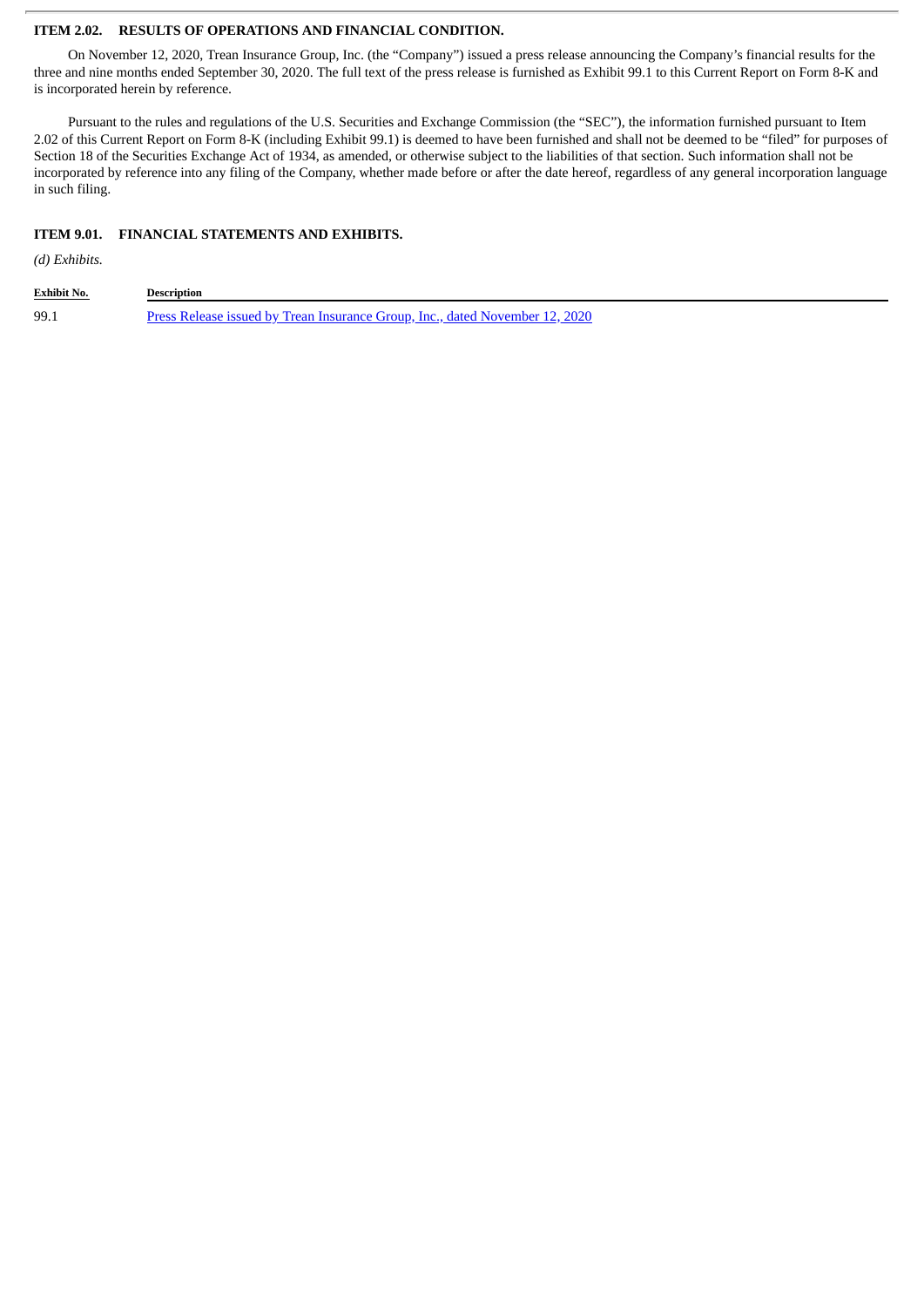# **SIGNATURES**

Pursuant to the requirements of the Securities Exchange Act of 1934, the registrant has duly caused this report to be signed on its behalf by the undersigned hereunto duly authorized.

Date: November 12, 2020

# **TREAN INSURANCE GROUP, INC.**

By: /s/ Julie A. Baron

Name: Julie A. Baron Title: Chief Financial Officer, Treasurer and Secretary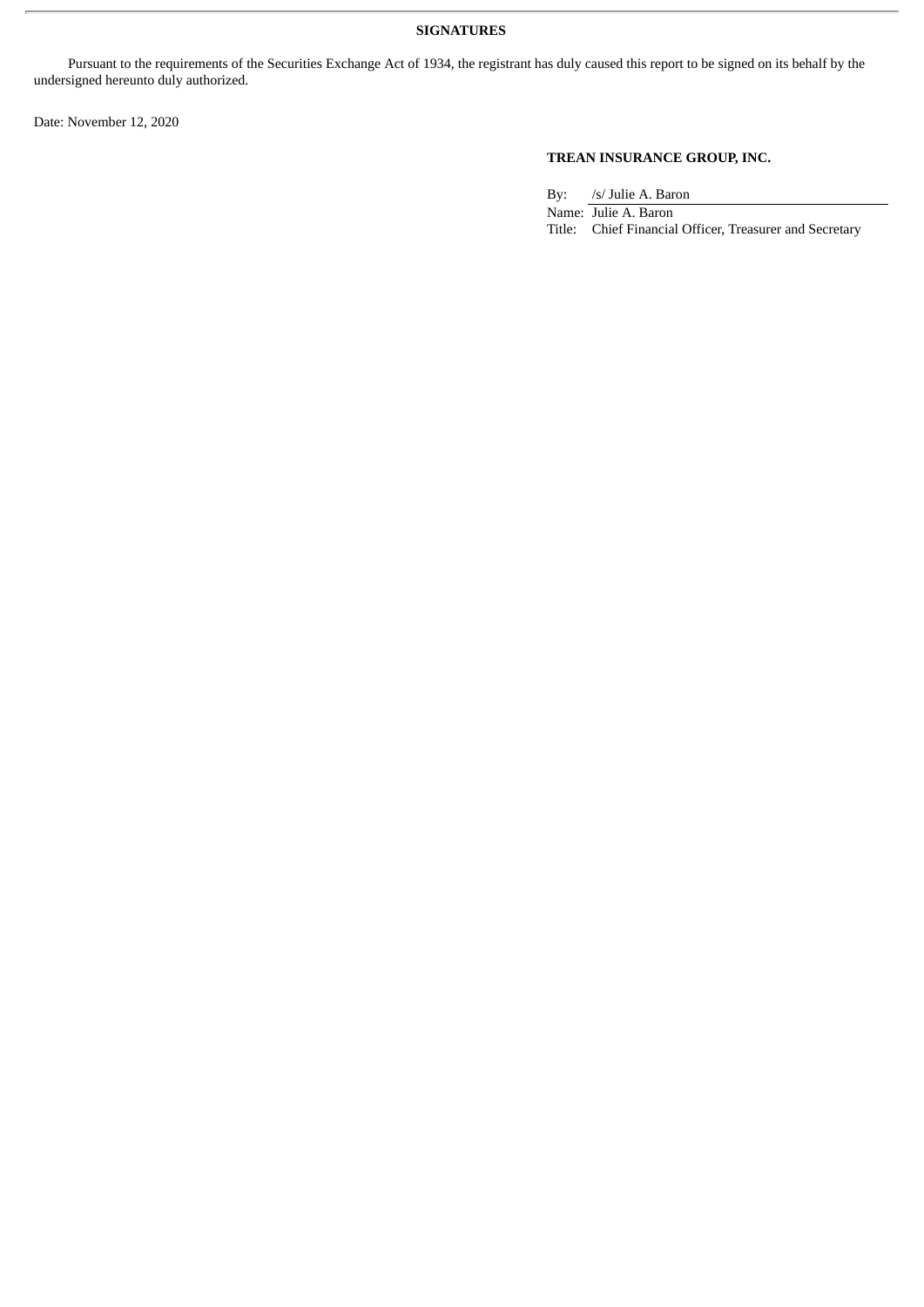#### <span id="page-3-0"></span>**TREAN INSURANCE GROUP REPORTS THIRD QUARTER 2020 RESULTS**

- *23% Year-over-Year Growth in Gross Written Premiums to \$132.3 Million -*

- *Net Income of \$69.3 Million, Diluted Earnings per Share of \$1.41 -*

- *Adjusted Net Income of \$10.5 Million, Adjusted Diluted Earnings per Share of \$0.21 -*

- *Significant Year-over-Year Improvement in Loss and Combined Ratios -*

Wayzata, MN, November 12, 2020 – Trean Insurance Group, Inc. (Nasdaq: TIG) ("Trean" or the "Company"), a leading provider of products and services to the specialty insurance market, today reported results for the third quarter ended September 30, 2020.

Trean completed its initial public offering ("IPO") in July 2020 and the results detailed below reflect gains and expenses related to the IPO and the Company's public company readiness efforts.

#### **Third Quarter 2020 Highlights and Subsequent Events**

- Gross written premiums increased 23.0% to \$132.3 million, compared to \$107.5 million in the third quarter of 2019
- Loss ratio of 55.9%, a 720 basis point improvement compared to 63.1% in the third quarter of 2019
- Expense ratio of 25.1%, a 90 basis point improvement compared to 26.0% in the third quarter of 2019
- Combined ratio of 81.0%, an 810 basis point improvement versus 89.1% in the prior-year period
- Net income was \$69.3 million and diluted earnings per share were \$1.41, primarily driven by a one-time \$69.8 million gain on revaluation of the Company's Compstar Holding Company LLC ("Compstar") investment, and partially offset by \$11.7 million in certain IPO-related bonuses, expenses and contract buyout fee
- Adjusted net income(1) (excluding the aforementioned IPO-related events), was \$10.5 million, and adjusted diluted earnings per share were \$0.21
- Return on equity of 102.5%; Adjusted return on equity(1) (excluding the aforementioned IPO-related events) of 15.5%; Adjusted return on tangible equity was 25.9%(1)
- Subsequent to quarter end, completed acquisition of 7710 Insurance Company and its associated program manager and agency
- (1) Adjusted net income, adjusted return on equity, adjusted return on tangible equity and underwriting income are non-GAAP financial measures. *See discussion of "Key Metrics" below.*

"Our proven business model and operating strategy produced an outstanding third quarter performance despite the ongoing challenging environment," stated Andrew M. O'Brien, President and Chief Executive Officer of Trean. "We produced double-digit growth in gross written premiums, in large part due to the onboarding of new program partners that are already providing valuable contributions. Furthermore, our prudent underwriting approach and ability to quickly and fairly resolve claims led to a strong quarter of profitability. As we begin looking into 2021, we are excited about the multiple opportunities present in workers compensation and other lines. We will also continue to invest thoughtfully in our business to support our program partners and to promote sustainable long-term growth."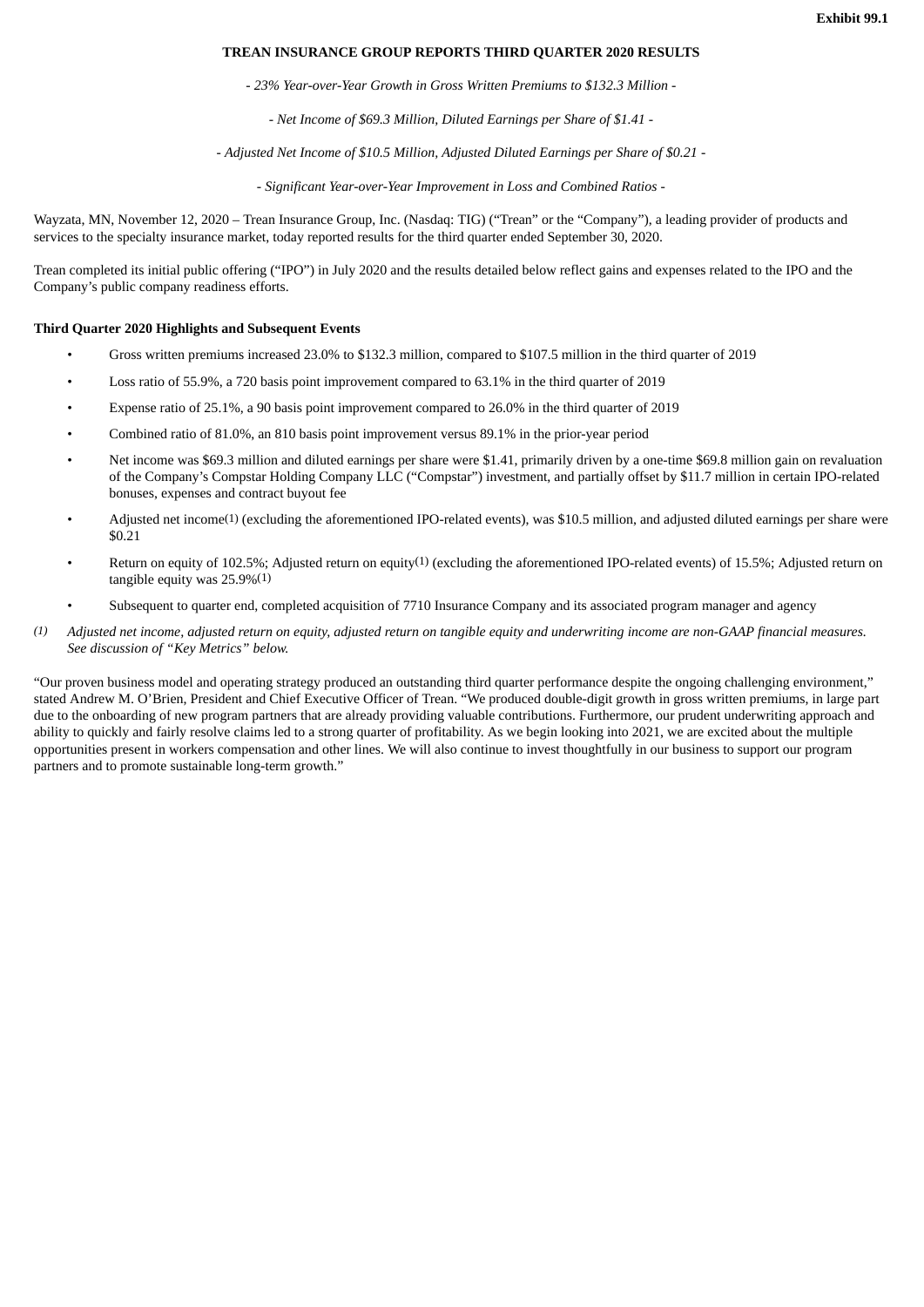#### **Underwriting Results**

Gross written premiums increased 23.0% to \$132.3 million for the third quarter of 2020, compared to \$107.5 million for the third quarter of 2019, primarily attributable to the addition of new program partners brought on board during the second and third quarters of 2020. Net earned premiums of \$27.9 million grew 25.7% compared to the prior year's third quarter, driven by the increase in gross written and gross earned premiums, partially offset by an increase in ceded earned premiums compared to the prior-year period.

Underwriting income(1) was \$5.3 million, resulting in a combined ratio of 81.0% for the third quarter of 2020, compared to underwriting income of \$2.4 million and a combined ratio of 89.1% for the prior-year period. Losses and loss adjustment expenses for the third quarter of 2020 were \$15.6 million, which resulted in a 55.9% loss ratio, a 720 basis point improvement compared to 63.1% in the prior-year period. The improvement in the loss ratio during the third quarter was primarily attributable to the increase in net earned premiums during the period, offset by a decrease in favorable loss reserve estimate true-ups made during the third quarter of 2020 versus the third quarter of 2019.

General and administrative expenses were \$7.0 million for the third quarter of 2020, compared to \$5.8 million for the prior-year period. The Company's expense ratio was 25.1% for the third quarter of 2020, a 90 basis point improvement compared to 26.0% for the prior-year period, primarily attributable to an increase in net earned premiums, partially offset by a rise in net agent commissions resulting from the increase in written premiums, higher salaries and benefits resulting from an expanded workforce and an increase in professional service expenses.

The third quarters of 2020 and 2019 included certain gains and expenses related to the IPO transaction and other consulting expenses, and management fee expenses including cash bonuses paid to unitholders and employees. Adjusted net income(1), which excludes those items, for the third quarter of 2020 was \$10.5 million, a 61.8% increase compared to net income of \$6.5 million for the prior-year period. Adjusted diluted earnings per share for the third quarter of 2020 were \$0.21.

#### **Investment Results**

Net investment income was \$1.9 million for the third quarter of 2020, compared to \$1.7 million for the prior-year period. Cash and invested assets consist primarily of fixed maturities, equity securities and cash equivalents. The majority of the Company's investment portfolio at September 30, 2020 was comprised of fixed maturity securities that were classified as available-for-sale of \$375.3 million. Also included in investments at September 30, 2020 were \$3.7 million of equity securities and \$165.3 million of cash and cash equivalents. The Company's investment portfolio had an average rating of "AA" at both September 30, 2020 and September 30, 2019.

#### **Other**

Other revenue increased \$2.8 million, or 110.9%, to \$5.4 million for the third quarter of 2020, compared to \$2.6 million for the prior-year period, largely driven by an increase in brokerage fees earned due to the timing of effective dates of reinsurance contracts for current and new programs and increases in estimated premiums on reinsurance contracts.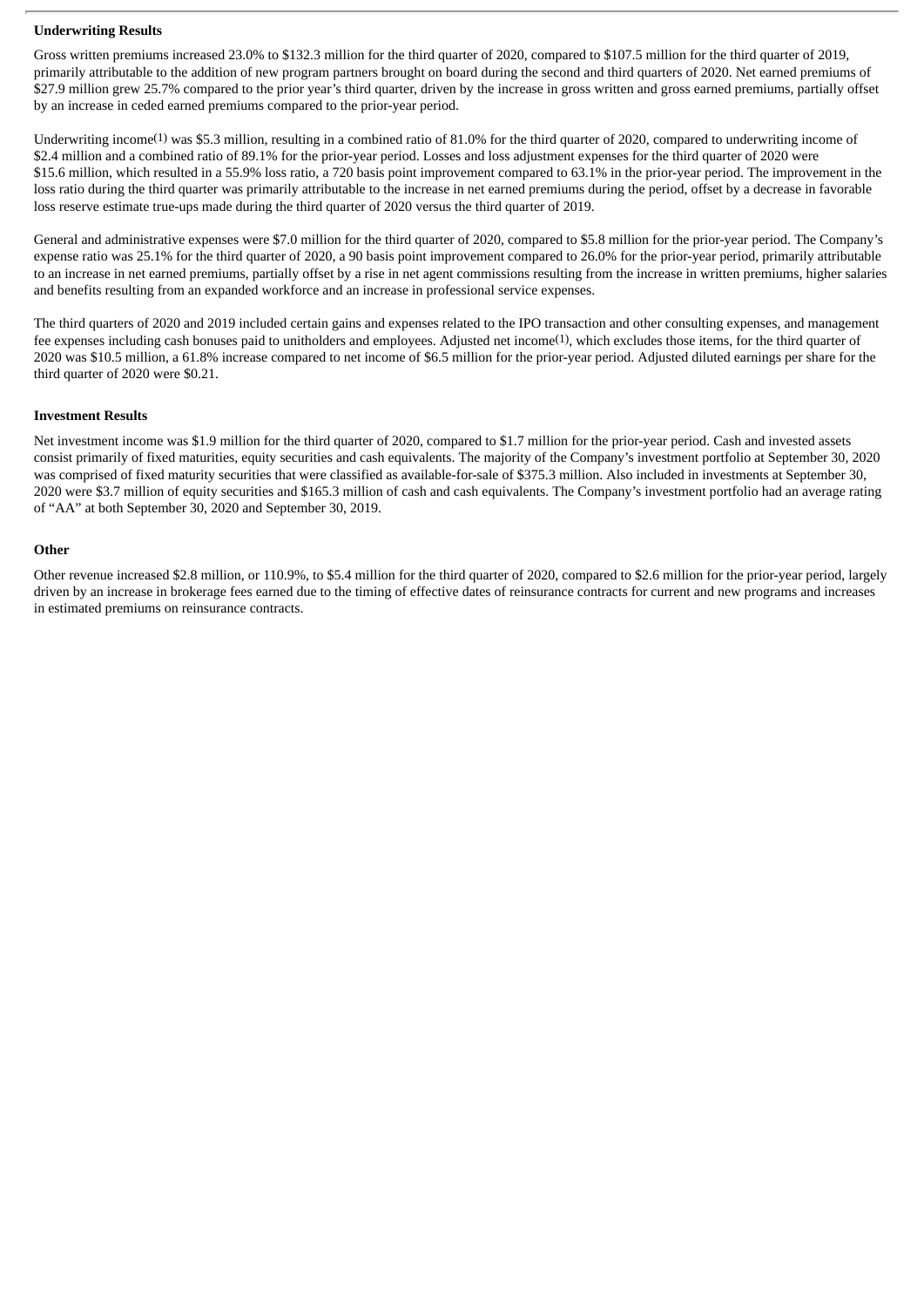Equity earnings in affiliates, net of tax were \$0.4 million for the third quarter of 2020, compared to \$1.0 million for the third quarter of 2019. The decrease primarily resulted from the Company acquiring the remaining 55% interest in Compstar in July 2020; following the acquisition, the Company now owns 100% of Compstar.

## **Shareholders' Equity and Returns**

Total shareholders' equity was \$401.8 million at September 30, 2020, compared to \$141.6 million at December 31, 2019. Return on equity was 102.5% for the third quarter of 2020, compared to 18.0% for the prior-year period, and adjusted return on equity( $1$ ) was 15.5% for the third quarter of 2020, compared to 20.2% for the prior-year period. The change in return on equity reflected a significant increase in the Company's shareholders' equity, primarily resulting from the increases in additional paid-in capital related to the IPO and retained earnings since December 2019. Return on tangible equity was 171.2% for the third quarter of 2020, compared to 18.5% for the prior-year period and adjusted return on tangible equity was 25.9% for the third quarter of 2020, compared to 20.7% for the prior-year period.

# **Webcast and Conference Call**

A webcast and conference call to discuss the Company's results will be held today beginning at 5:00 p.m. (Eastern Time). The audio webcast is accessible through the investor relations section of the Company's website at https://investors.trean.com.

The dial-in number for the conference call is (877) 407-3982 (toll-free) or (201) 493-6780 (international), conference ID# 13711785. Any person interested in listening to the call should dial in or access the website at least 10 minutes before the call.

A replay of the call will be available at https://investors.trean.com for one year following the call.

#### **Key Metrics**

The Company discusses certain key financial and operating metrics, described below, which provide useful information about its business and the operational factors underlying its financial performance.

Underwriting income is a non-GAAP financial measure defined as income before taxes excluding net investment income, investment revaluation gains, net realized capital gains or losses, IPO-related expenses, intangible asset amortization, noncash share-based compensation, other revenue, interest expense and other income. See "Reconciliation of Non-GAAP Financial Measures" for a reconciliation of underwriting income to income before taxes in accordance with GAAP.

Adjusted net income is a non-GAAP financial measure defined as net income excluding the impact of various unusual events, including the consummation of the reorganization transactions in connection with our IPO, noncash intangible asset amortization and share-based compensation, or gains or losses that the Company does not believe reflect its core operating performance, which items may have a disproportionate effect in a given period, affecting comparability of the Company's results. See "Reconciliation of Non-GAAP Financial Measures" for a reconciliation of adjusted net income to net income in accordance with GAAP.

Loss ratio, expressed as a percentage, is the ratio of losses and loss adjustment expenses to net earned premiums.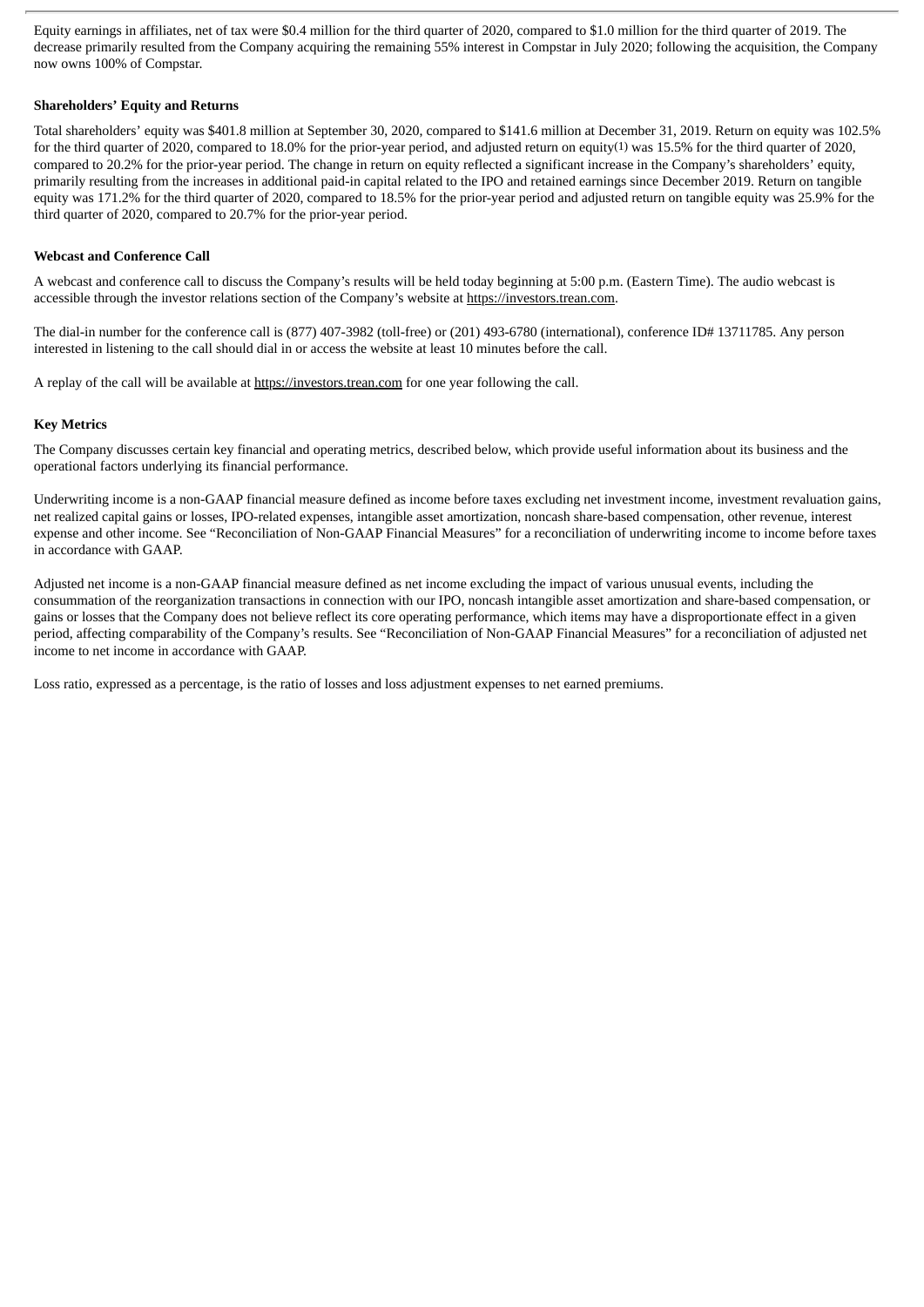Expense ratio, expressed as a percentage, is the ratio of general and administrative expenses to net earned premiums.

Combined ratio is the sum of the loss ratio and the expense ratio. A combined ratio under 100% generally indicates an underwriting profit. A combined ratio over 100% generally indicates an underwriting loss.

Return on equity is net income expressed on an annualized basis as a percentage of average beginning and ending shareholders' equity during the period.

Adjusted return on equity is a non-GAAP financial measured defined as adjusted net income expressed on an annualized basis as a percentage of average beginning and ending shareholders' equity during the period. See "Reconciliation of Non-GAAP Financial Measures" for a reconciliation of adjusted return on equity to return on equity in accordance with GAAP.

Tangible shareholders' equity is defined as shareholders' equity less goodwill and other intangible assets.

Return on tangible equity is a non-GAAP financial measure defined as net income expressed on an annualized basis as a percentage of average beginning and ending tangible shareholders' equity during the period.

Adjusted return on tangible equity is a non-GAAP financial measure defined as adjusted net income expressed on an annualized basis as a percentage of average beginning and ending tangible shareholders' equity during the period. See "Reconciliation of Non-GAAP Financial Measures" for a reconciliation of adjusted return on tangible equity to return on equity in accordance with GAAP.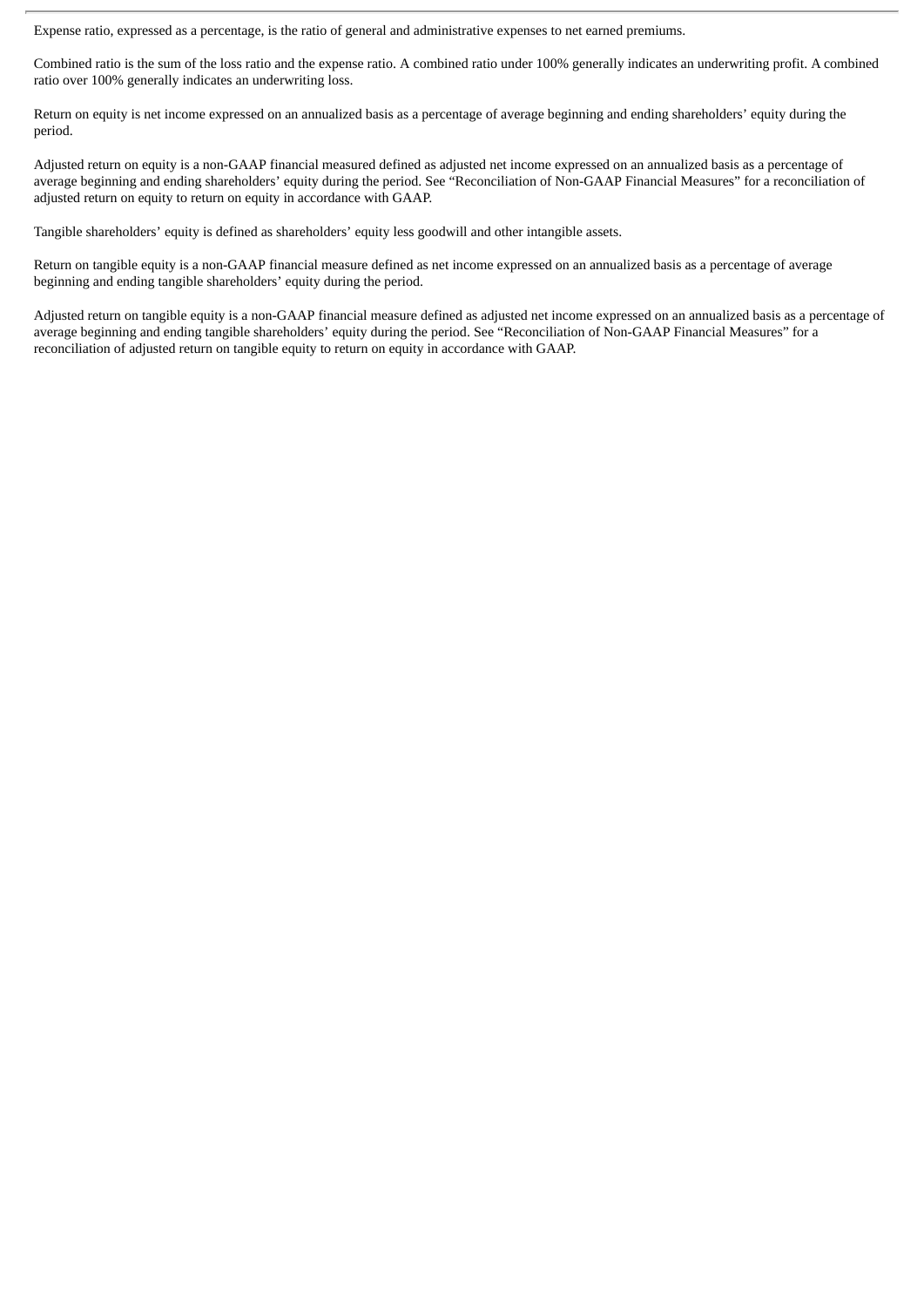#### **Forward-Looking Statements**

This press release contains forward-looking statements as that term is defined in the Private Securities Litigation Reform Act of 1995. Forward-looking statements include statements that are not historical or current facts. These statements may discuss the Company's net income, cash flow, financial condition, impairments, expenditures, growth, strategies, plans, achievements, capital structure, organizational structure, market opportunities and general market and industry conditions. Such forward-looking statements can be identified by words such as "anticipate," "estimate," "expect," "intend," "plan," "predict," "project," "believe," "seek," "outlook," "future," "will," "would," "should," "could," "may," "can have," "likely" and similar terms. Forward-looking statements are based on management's current expectations and assumptions about future events. These statements are only predictions and are not guarantees of future performance. Forward-looking statements involve risks and uncertainties that could cause actual results to differ materially from those in the forward-looking statements if the underlying assumptions prove to be incorrect or as a result of risks, uncertainties, and other factors, including the impact of the COVID-19 pandemic on the business and operations of the Company, our program partners and other business relations. Other factors that may cause such differences include the risks described in the Company's filings with the U.S. Securities and Exchange Commission, including the Company's Quarterly Report on Form 10-Q for the quarter ended June 30, 2020. These forward-looking statements speak only as of the date on which they are made. Except as required by applicable securities laws, the Company disclaims any obligation to update or revise any forward-looking statement, whether as a result of new information, future developments, changes in assumptions or otherwise. Investors are cautioned not to place undue reliance on the forward-looking statements contained in this press release or in other filings and public statements of the Company.

#### **About Trean Insurance Group, Inc.**

Trean Insurance Group, Inc. (Nasdaq: TIG) provides products and services to the specialty insurance market. Trean underwrites specialty casualty insurance products both through its program partners and its own managing general agencies. Trean also provides its program partners with a variety of services including issuing carrier services, claims administration and reinsurance brokerage. Trean is licensed to write business across 49 states and the District of Columbia. For more information, please visit www.trean.com.

#### **Contacts**

Investor Relations investor.relations@trean.com (952) 974-2260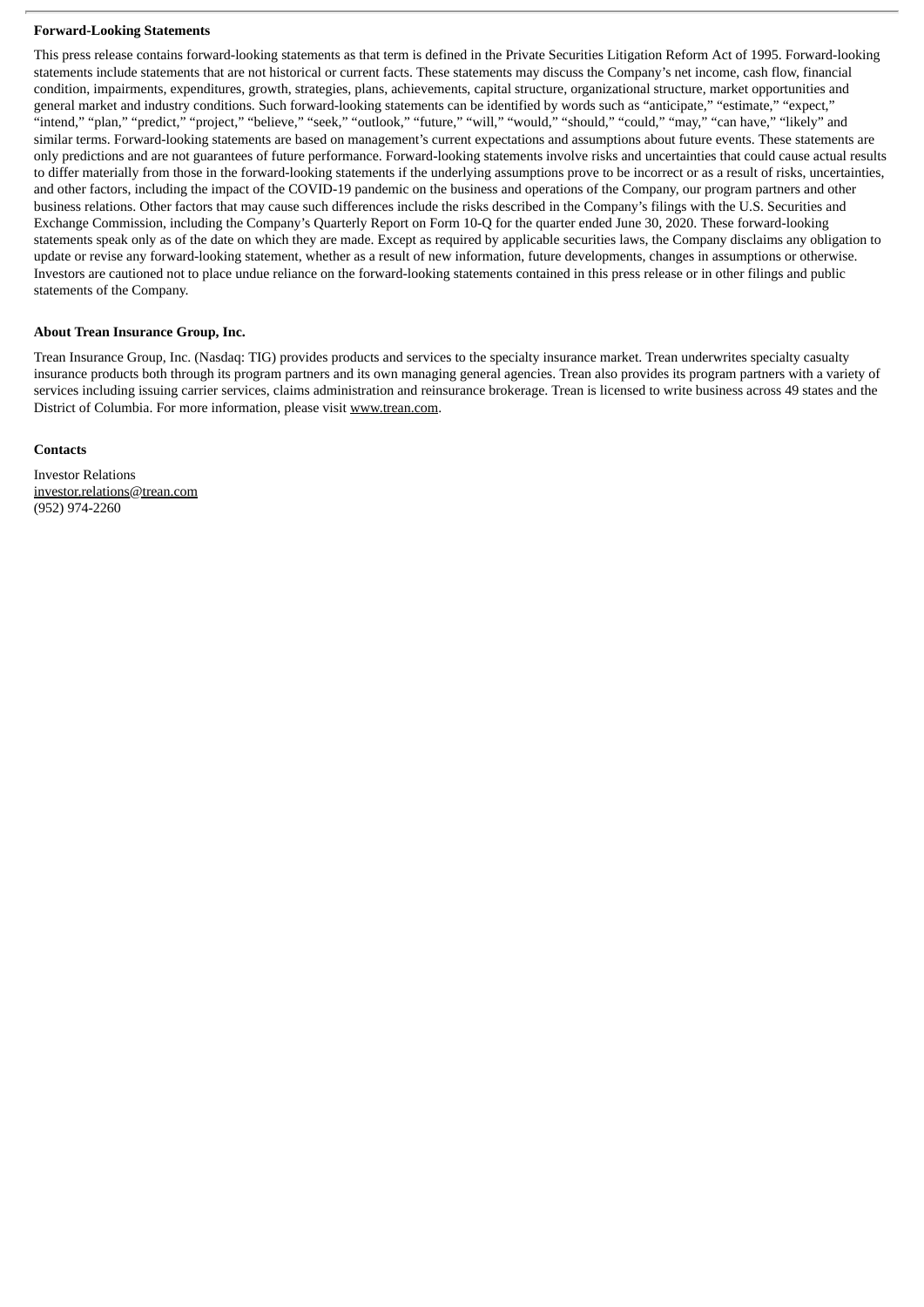# **Trean Insurance Group, Inc. and Subsidiaries**

# **Condensed Consolidated Statements of Operations**

# (in thousands, except for percentages)

#### (unaudited)

|                                               | <b>Three Months Ended</b><br>September 30, |            |              | Percentage<br>Nine Months Ended September 30, |           |               |    |            | Percentage     |                   |          |               |
|-----------------------------------------------|--------------------------------------------|------------|--------------|-----------------------------------------------|-----------|---------------|----|------------|----------------|-------------------|----------|---------------|
|                                               |                                            | 2020       |              | 2019                                          | Change    | Change        |    | 2020       |                | 2019              | Change   | <b>Change</b> |
| <b>Revenues</b>                               |                                            |            |              |                                               |           |               |    |            |                |                   |          |               |
| Gross written premiums                        | S                                          | 132,284    | \$           | 107,534                                       | 24,750    | 23.0%         | \$ | 349,755    | \$             | 313,488           | 36,267   | 11.6%         |
| Increase in gross unearned premiums           |                                            | (22, 963)  |              | (5,612)                                       | (17, 351) | 309.2%        |    | (39,601)   |                | (18,099)          | (21,502) | 118.8%        |
| Gross earned premiums                         |                                            | 109,321    |              | 101,922                                       | 7,399     | 7.3%          |    | 310,154    |                | 295,389           | 14,765   | 5.0%          |
| Ceded earned premiums                         |                                            | (81, 465)  |              | (79, 761)                                     | (1,704)   | 2.1%          |    | (238, 460) |                | (230, 227)        | (8,233)  | 3.6%          |
| Net earned premiums                           |                                            | 27,856     |              | 22,161                                        | 5,695     | 25.7%         |    | 71,694     |                | 65,162            | 6,532    | 10.0%         |
| Net investment income                         |                                            | 1,857      |              | 1,721                                         | 136       | 7.9%          |    | 6,653      |                | 4,578             | 2,075    | 45.3%         |
| Gain on revaluation of Compstar               |                                            |            |              |                                               |           |               |    |            |                |                   |          |               |
| investment                                    |                                            | 69,846     |              |                                               | 69,846    | 100.0%        |    | 69,846     |                |                   | 69,846   | 100.0%        |
| Net realized capital gains (losses)           |                                            | 115        |              | (34)                                          | 149       | $(438.2)\%$   |    | 3,345      |                | 689               | 2,656    | 385.5%        |
| Other revenue                                 |                                            | 5,401      |              | 2,561                                         | 2,840     | 110.9%        |    | 11,323     |                | 8,049             | 3,274    | 40.7%         |
| <b>Total revenue</b>                          |                                            | 105,075    |              | 26,409                                        | 78,666    | 297.9%        |    | 162,861    |                | 78,478            | 84,383   | 107.5%        |
| <b>Expenses</b>                               |                                            |            |              |                                               |           |               |    |            |                |                   |          |               |
| Losses and loss adjustment expenses           |                                            | 15,564     |              | 13,976                                        | 1,588     | 11.4%         |    | 40,681     |                | 38,446            | 2,235    | 5.8%          |
| General and administrative expenses           |                                            | 6,995      |              | 5,756                                         | 1,239     | 21.5%         |    | 23,437     |                | 15,894            | 7,543    | 47.5%         |
| IPO bonuses and contract buyout fee           |                                            | 11,054     |              |                                               | 11,054    | 100.0%        |    | 11,054     |                | $\qquad \qquad -$ | 11,054   | 100.0%        |
| Intangible asset amortization                 |                                            | 1,120      |              | 11                                            | 1,109     | 10,081.8%     |    | 1,154      |                | 35                | 1,119    | 3,197.1%      |
| Noncash share-based compensation              |                                            | 307        |              | $\overline{\phantom{0}}$                      | 307       | 100.0%        |    | 307        |                |                   | 307      | 100.0%        |
| Interest expense                              |                                            | 520        |              | 498                                           | 22        | 4.4%          |    | 1,482      |                | 1,683             | (201)    | (11.9)%       |
| <b>Total expenses</b>                         |                                            | 35,560     |              | 20,241                                        | 15,319    | 75.7%         |    | 78,115     |                | 56,058            | 22,057   | 39.3%         |
| Other income (expense)                        |                                            | 209        |              | (8)                                           | 217       | $(2,712.5)\%$ |    | 263        |                | 118               | 145      | 122.9%        |
| <b>Income before taxes</b>                    |                                            | 69,724     |              | 6,160                                         | 63,564    | 1,031.9%      |    | 85,009     |                | 22,538            | 62,471   | 277.2%        |
| Provision for income taxes                    |                                            | 788        |              | 1,395                                         | (607)     | $(43.5)\%$    |    | 4,679      |                | 4,404             | 275      | 6.2%          |
| Equity earnings in affiliates, net of tax     |                                            | 401        |              | 1,021                                         | (620)     | (60.7)%       |    | 2,333      |                | 2,494             | (161)    | (6.5)%        |
| <b>Net income</b>                             | \$                                         | 69,337     | \$           | 5,786                                         | 63,551    | 1,098.4%      | \$ | 82,663     | \$             | 20,628            | 62,035   | 300.7%        |
| <b>Earnings per share:</b>                    |                                            |            |              |                                               |           |               |    |            |                |                   |          |               |
| <b>Basic</b>                                  | \$                                         | 1.41       | \$           | 0.15                                          |           |               | \$ | 2.00       | \$             | 0.55              |          |               |
| <b>Diluted</b>                                | \$                                         | 1.41       | $\mathbb{S}$ | 0.15                                          |           |               | \$ | 2.00       | $\mathfrak{S}$ | 0.55              |          |               |
| <b>Weighted average shares</b><br>outstanding |                                            |            |              |                                               |           |               |    |            |                |                   |          |               |
| <b>Basic</b>                                  |                                            | 49,054,441 |              | 37,386,394                                    |           |               |    | 41,304,132 |                | 37,386,394        |          |               |
| <b>Diluted</b>                                |                                            | 49.056.001 |              | 37,386,394                                    |           |               |    | 41.304.652 |                | 37,386,394        |          |               |

# **Key Metrics**

|                                          |   | Three Months Ended September 30, |  |       | Nine Months Ended September 30, |        |    |        |
|------------------------------------------|---|----------------------------------|--|-------|---------------------------------|--------|----|--------|
| (in thousands, except percentages)       |   | 2020                             |  | 2019  |                                 | 2020   |    | 2019   |
| Underwriting income (1)                  |   | 5.297                            |  | 2.429 | \$.                             | 7.576  | D  | 10.822 |
| Adjusted net income (1)                  | S | 10.477                           |  | 6.474 | \$                              | 21,600 | \$ | 21,797 |
| Loss ratio                               |   | 55.9%                            |  | 63.1% |                                 | 56.7%  |    | 59.0%  |
| Expense ratio                            |   | 25.1%                            |  | 26.0% |                                 | 32.7%  |    | 24.4%  |
| Combined ratio                           |   | 81.0%                            |  | 89.1% |                                 | 89.4%  |    | 83.4%  |
| Return on equity                         |   | 102.5%                           |  | 18.0% |                                 | 40.6%  |    | 23.4%  |
| Adjusted return on equity $(1)$          |   | 15.5%                            |  | 20.2% |                                 | 10.6%  |    | 24.7%  |
| Return on tangible equity $(1)$          |   | 171.2%                           |  | 18.5% |                                 | 67.3%  |    | 24.0%  |
| Adjusted return on tangible equity $(1)$ |   | 25.9%                            |  | 20.7% |                                 | 17.6%  |    | 25.3%  |

(1) Adjusted net income, adjusted return on equity, return on tangible equity, adjusted return on tangible equity and underwriting income are non-GAAP financial measures. See "Reconciliation of Non-GAAP Financial Measures" below for a reconciliation to the applicable GAAP measure.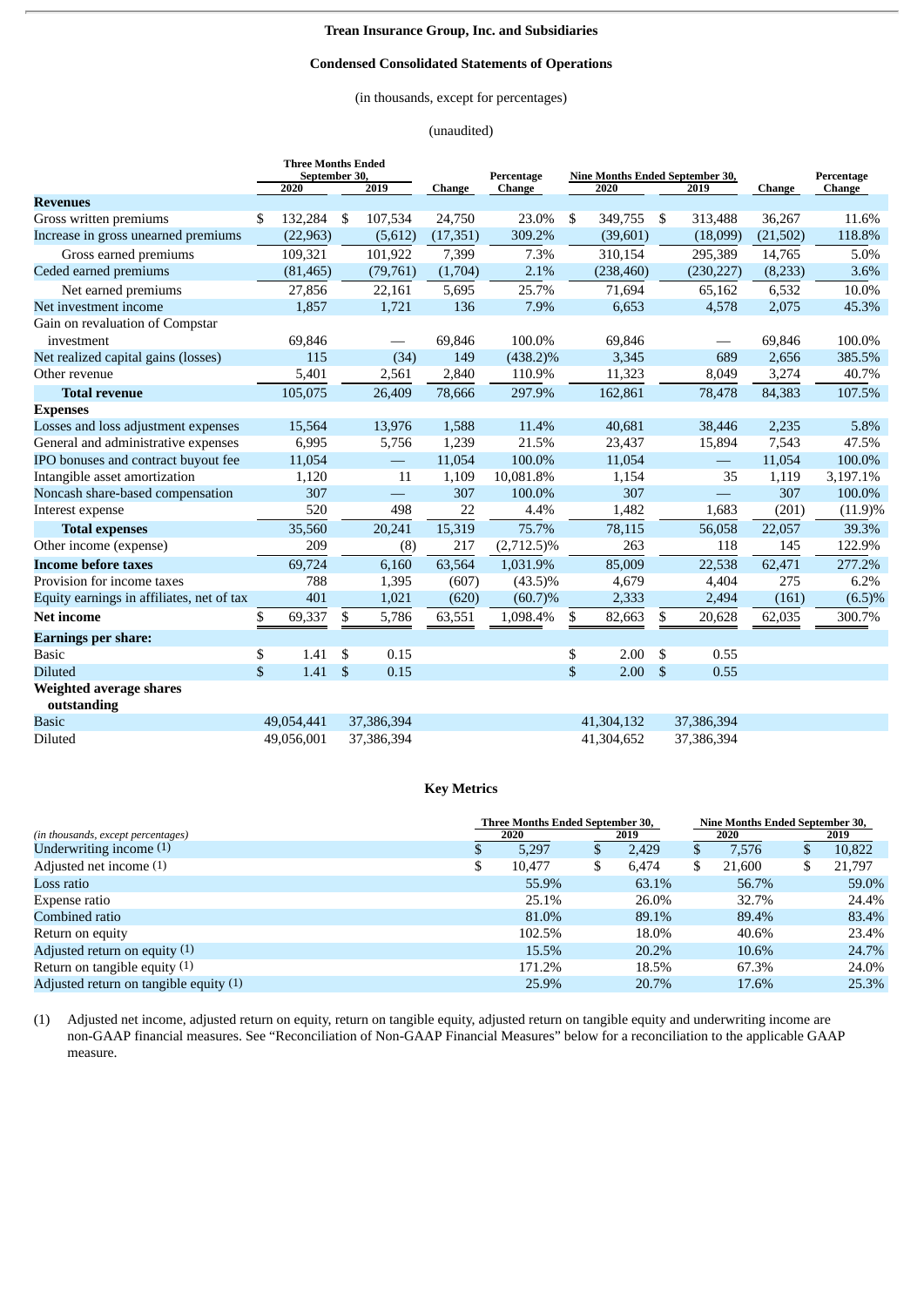# **Trean Insurance Group, Inc. and Subsidiaries**

# **Condensed Consolidated Balance Sheets**

(in thousands)

|                                            | September 30, 2020<br>(unaudited) | <b>December 31, 2019</b> |
|--------------------------------------------|-----------------------------------|--------------------------|
| <b>Assets</b>                              |                                   |                          |
| Fixed maturities, available for sale       | \$<br>375,286                     | \$<br>337,865            |
| Preferred stock, available for sale        | 240                               | 343                      |
| Common stock, available for sale           | 3,458                             | 492                      |
| Equity method investments                  | 232                               | 12,173                   |
| Total investments                          | 379,216                           | 350,873                  |
| Cash and cash equivalents                  | 165,255                           | 74,268                   |
| Restricted cash                            | 21,175                            | 1,800                    |
| Accrued investment income                  | 2,418                             | 2,468                    |
| Premiums and other receivables             | 99,635                            | 62,460                   |
| Income taxes refundable                    | 797                               |                          |
| Related party receivables                  | 33                                | 22,221                   |
| Reinsurance recoverable                    | 350,425                           | 307,338                  |
| Prepaid reinsurance premiums               | 103,929                           | 80,088                   |
| Deferred policy acquisition cost, net      | 3,777                             | 2,115                    |
| Property and equipment, net                | 8,439                             | 7,937                    |
| Right of use asset                         | 6,558                             | $\overline{\phantom{m}}$ |
| Deferred tax asset                         |                                   | 1,367                    |
| Goodwill                                   | 139,575                           | 2,822                    |
| Intangible assets, net                     | 73,436                            |                          |
| Other assets                               | 9,721                             | 3,277                    |
| <b>Total assets</b>                        | \$<br>1,364,389                   | \$<br>919,034            |
| <b>Liabilities</b>                         |                                   |                          |
| Unpaid loss and loss adjustment expenses   | \$<br>465,502                     | \$<br>406,716            |
| Unearned premiums                          | 143,390                           | 103,789                  |
| Funds held under reinsurance agreements    | 160,614                           | 163,445                  |
| Reinsurance premiums payable               | 59,756                            | 53,620                   |
| Accounts payable and accrued expenses      | 73,865                            | 14,995                   |
| Lease liability                            | 7,054                             |                          |
| Income taxes payable                       |                                   | 714                      |
| Deferred tax liability                     | 12,597                            |                          |
| Long-term debt                             | 39,858                            | 29,040                   |
| <b>Total liabilities</b>                   | 962,636                           | 772,319                  |
| Redeemable preferred stock                 |                                   | 5,100                    |
| <b>Shareholders' Equity</b>                |                                   |                          |
| Common stock                               | 511                               |                          |
| Members' equity                            |                                   | 78,438                   |
| Additional paid-in capital                 | 287,234                           | 17,995                   |
| <b>Retained earnings</b>                   | 104,853                           | 40,361                   |
| Accumulated other comprehensive loss       | 9,155                             | 4,821                    |
| Total shareholders' equity                 | 401,753                           | 141,615                  |
| Total liabilities and shareholders' equity | \$<br>1,364,389                   | \$<br>913,934            |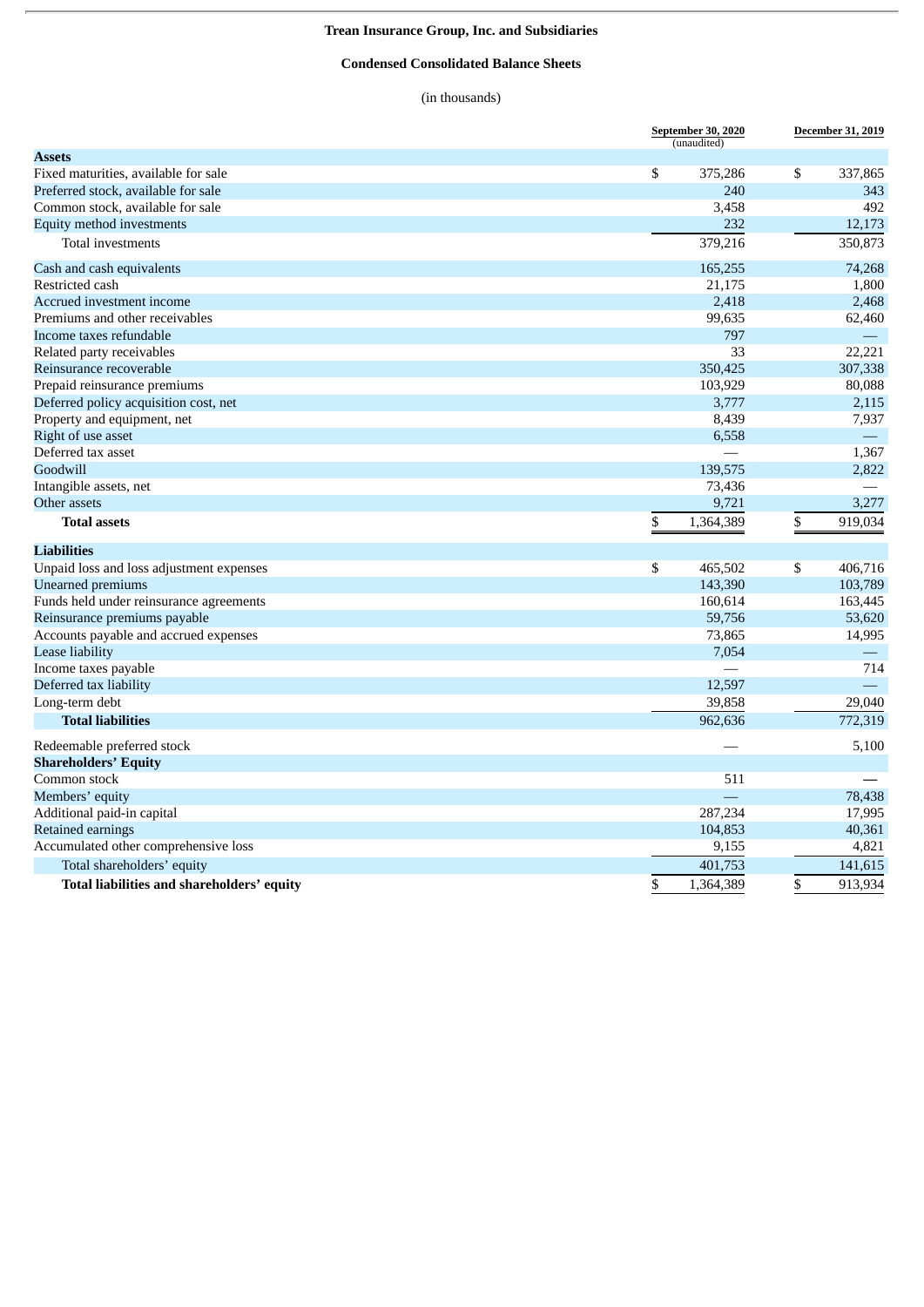#### **Reconciliation of Non-GAAP Financial Measures**

## *Underwriting income*

The Company defines underwriting income as income before taxes excluding net investment income, investment revaluation gains, net realized capital gains or losses, IPO-related expenses, intangible asset amortization, noncash share-based compensation, other revenue, interest expense and other income. Underwriting income represents the pre-tax profitability of the Company's underwriting operations and allows management to evaluate the Company's underwriting performance without regard to investment income, IPO-related expenses, intangible asset amortization, noncash share-based compensation, interest expense and other revenue and income. The Company uses this metric because the Company believes it gives management and other users of the Company's financial information useful insight into the Company's underwriting business performance by adjusting for these expenses and sources of income. Underwriting income should not be viewed as a substitute for net income calculated in accordance with GAAP, and other companies may define underwriting income differently.

|                                            | <b>Three Months Ended</b><br>September 30, |         | Percentage    | <b>Nine Months Ended</b><br>September 30, |                                 | Percentage    |
|--------------------------------------------|--------------------------------------------|---------|---------------|-------------------------------------------|---------------------------------|---------------|
| (in thousands, except percentages)         | 2020                                       | 2019    | <b>Change</b> | 2020                                      | 2019                            | <b>Change</b> |
| <b>Net income</b>                          | \$69,337                                   | \$5,786 | 1,098.0%      | \$82,663                                  | \$20,628                        | 300.7%        |
| Income tax expense                         | 788                                        | 1,395   | $(43.5)\%$    | 4,679                                     | 4,404                           | 6.2%          |
| Equity earnings in affiliates, net of tax  | (401)                                      | (1,021) | $(60.7)\%$    | (2, 333)                                  | (2, 494)                        | $(6.5)\%$     |
| Income before taxes                        | 69.724                                     | 6,160   | 1,031.9%      | 85,009                                    | 22,538                          | 277.2%        |
| Other revenue                              | (5,401)                                    | (2,561) | 110.9%        | (11, 323)                                 | (8,049)                         | 40.7%         |
| Net investment income                      | (1,857)                                    | (1,721) | 7.9%          | (6,653)                                   | (4,578)                         | 45.3%         |
| Gain on revaluation of Compstar investment | (69, 846)                                  |         | 100.0%        | (69, 846)                                 |                                 | 100.0%        |
| Net realized capital gains (losses)        | (115)                                      | 34      | $(438.2)\%$   | (3,345)                                   | (689)                           | 385.5%        |
| Interest expense                           | 520                                        | 498     | 4.4%          | 1,482                                     | 1,683                           | $(11.9)\%$    |
| IPO bonuses and contract buyout fee        | 11,054                                     |         | 100.0%        | 11,054                                    |                                 | 100.0%        |
| Intangible asset amortization              | 1,120                                      | 11      | 10,081.8%     | 1,154                                     | 35                              | 3,197.1%      |
| Noncash share-based compensation           | 307                                        |         | 100.0%        | 307                                       | $\hspace{0.1mm}-\hspace{0.1mm}$ | 100.0%        |
| Other income (expense)                     | (209)                                      | 8       | $(2,712.5)\%$ | (263)                                     | (118)                           | 122.9%        |
| <b>Underwriting income</b>                 | 5,297                                      | \$2,429 | 118.1%        | 7,576                                     | \$10,822                        | $(30.0)\%$    |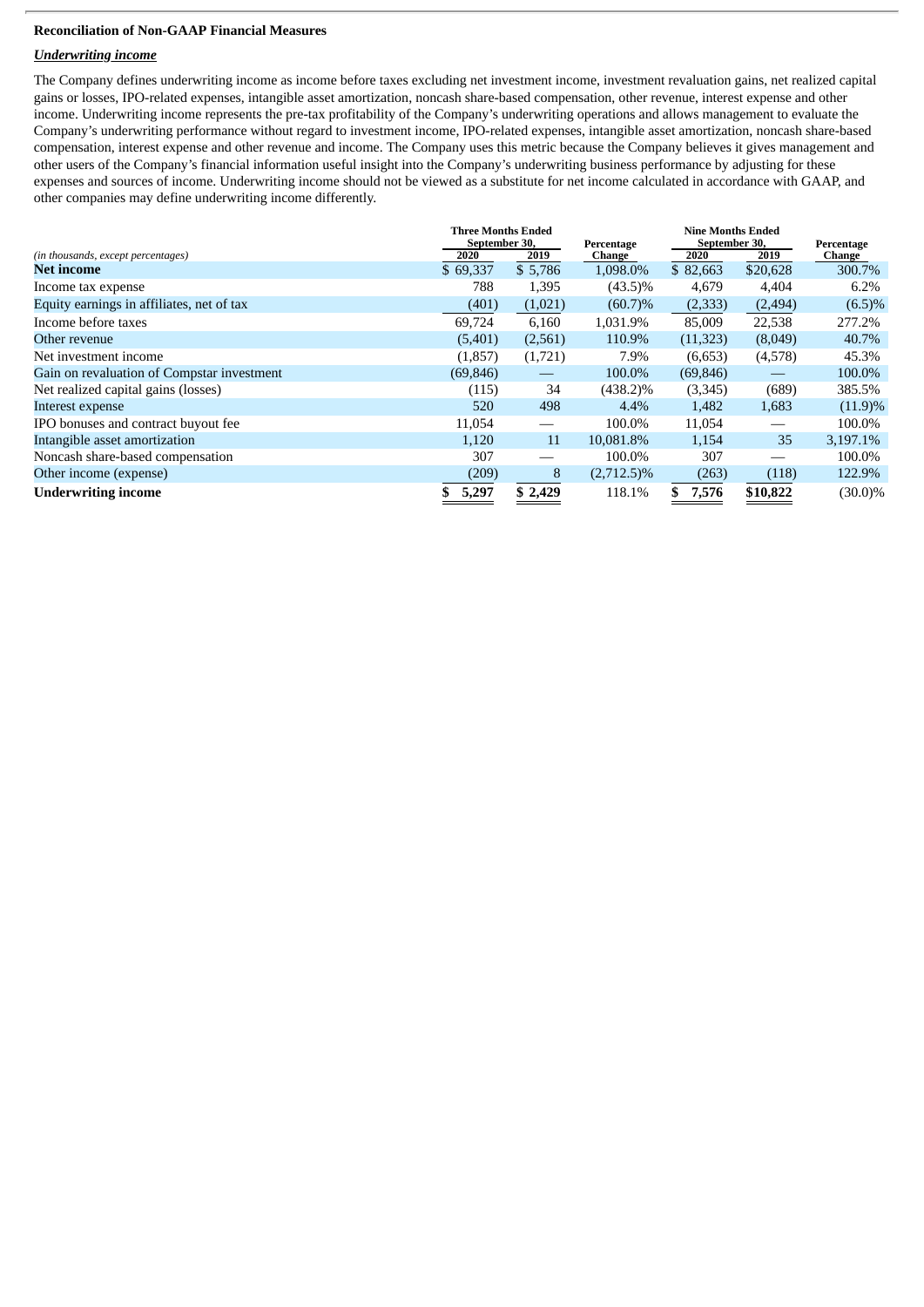## *Adjusted net income*

The Company defines adjusted net income as net income excluding the impact of certain items, including the consummation of the reorganization transactions in connection with the IPO, noncash intangible asset amortization and share-based compensation, or gains or losses that the Company believes do not reflect its core operating performance, which items may have a disproportionate effect in a given period, affecting comparability the Company's results across periods. The Company calculates the tax impact only on adjustments that would be included in calculating the Company's income tax expense using the effective tax rate at the end of each period. The Company uses adjusted net income as an internal performance measure in the management of its operations because the Company believes it gives its management and other users of its financial information useful insight into the Company's results of operations and underlying business performance by eliminating the effects of these items. Adjusted net income should not be viewed as a substitute for net income calculated in accordance with GAAP, and other companies may define adjusted net income differently.

|                                                                      | Three Months Ended September 30, |           |    |       | Percentage    |
|----------------------------------------------------------------------|----------------------------------|-----------|----|-------|---------------|
| (in thousands, except percentages)                                   |                                  | 2020      |    | 2019  | Change        |
| <b>Net income</b>                                                    | \$                               | 69.337    | \$ | 5.786 | 1,098.4%      |
| Intangible asset amortization                                        |                                  | 1,120     |    | 11    | 10,081.8%     |
| Noncash stock-based compensation                                     |                                  | 307       |    |       | 100.0%        |
| Expenses associated with Altaris management fee, including cash      |                                  |           |    |       |               |
| bonuses paid to unitholders                                          |                                  |           |    | 441   | $(100.0)\%$   |
| Expenses associated with IPO and other one-time legal and consulting |                                  |           |    |       |               |
| expenses                                                             |                                  | 645       |    | 387   | 66.7%         |
| Expenses related to debt issuance costs, including OID amortization  |                                  |           |    | 25    | $(100.0)\%$   |
| FMV adjustment of remaining investment in subsidiary                 |                                  | (69, 846) |    |       | 100.0%        |
| IPO bonuses and contract buyout fee                                  |                                  | 11,054    |    |       | 100.0%        |
| Total adjustments                                                    |                                  | (56, 720) |    | 864   | $(6,664.8)\%$ |
| Tax impact of adjustments                                            |                                  | (2, 140)  |    | (176) | 1,115.9%      |
| <b>Adjusted net income</b>                                           | S                                | 10,477    | \$ | 6.474 | 61.8%         |

|                                                                         | <b>Nine Months Ended September 30,</b> |           |              | Percentage |               |
|-------------------------------------------------------------------------|----------------------------------------|-----------|--------------|------------|---------------|
| (in thousands, except percentages)                                      |                                        | 2020      |              | 2019       | Change        |
| <b>Net income</b>                                                       | \$                                     | 82,663    | $\mathbb{S}$ | 20,628     | 300.7%        |
| Intangible asset amortization                                           |                                        | 1,154     |              | 35         | 3,197.1%      |
| Noncash stock-based compensation                                        |                                        | 307       |              |            | 100.0%        |
| Expenses associated with Altaris management fee, including cash bonuses |                                        |           |              |            |               |
| paid to unitholders                                                     |                                        | 883       |              | 1,324      | $(33.3)\%$    |
| Expenses associated with IPO and other one-time legal and consulting    |                                        |           |              |            |               |
| expenses                                                                |                                        | 1,845     |              | 829        | 122.6%        |
| Expenses related to debt issuance costs, including OID amortization     |                                        | 135       |              | 75         | 80.0%         |
| FMV adjustment of remaining investment in subsidiary                    |                                        | (71, 846) |              |            | 100.0%        |
| Net loss (gain) on purchase & disposal of subsidiaries                  |                                        | (3, 115)  |              | (634)      | 391.3%        |
| IPO bonuses and contract buyout fee                                     |                                        | 11,054    |              |            | 100.0%        |
| Total adjustments                                                       |                                        | (59, 583) |              | 1,629      | $(3,757.6)\%$ |
| Tax impact of adjustments                                               |                                        | (1,480)   |              | (460)      | 221.7%        |
| <b>Adjusted net income</b>                                              |                                        | 21,600    | \$           | 21,797     | (0.9)%        |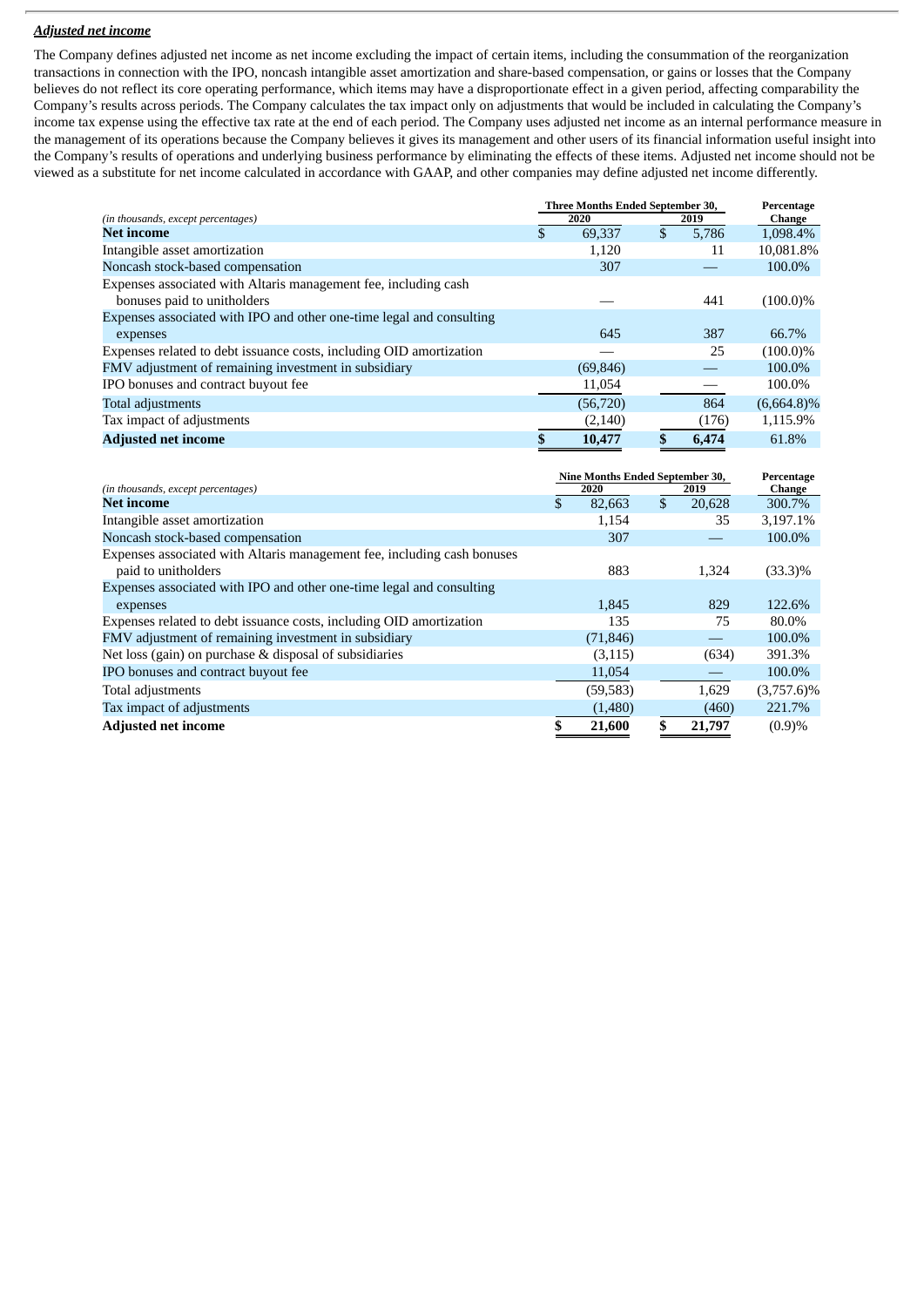# *Adjusted return on equity*

The Company defines adjusted return on equity as adjusted net income expressed on an annualized basis as a percentage of average beginning and ending shareholders' equity during the period. The Company uses adjusted return on equity as an internal performance measure in the management of its operations because the Company believes it gives management and other users of the Company's financial information useful insight into the Company's results of operations and underlying business performance by adjusting for items that the Company believes do not reflect its core operating performance and that may diminish comparability across periods. Adjusted return on equity should not be viewed as a substitute for return on equity calculated in accordance with GAAP, and other companies may define adjusted return on equity differently.

|                                           | <b>Three Months Ended</b><br>September 30, |         | <b>Nine Months Ended</b><br>September 30. |          |
|-------------------------------------------|--------------------------------------------|---------|-------------------------------------------|----------|
| (in thousands, except percentages)        | 2020                                       | 2019    | 2020                                      | 2019     |
| Adjusted return on equity calculation:    |                                            |         |                                           |          |
| Numerator: adjusted net income            | \$10.477                                   | 6.474   | \$21,600                                  | \$21,797 |
| Denominator: average shareholders' equity | 270.519                                    | 128,299 | 271.684                                   | 117,688  |
| <b>Adjusted return on equity</b>          | 15.5%                                      | 20.2%   | 10.6%                                     | 24.7%    |
| <b>Return on equity</b>                   | 102.5%                                     | 18.0%   | 40.6%                                     | 23.4%    |